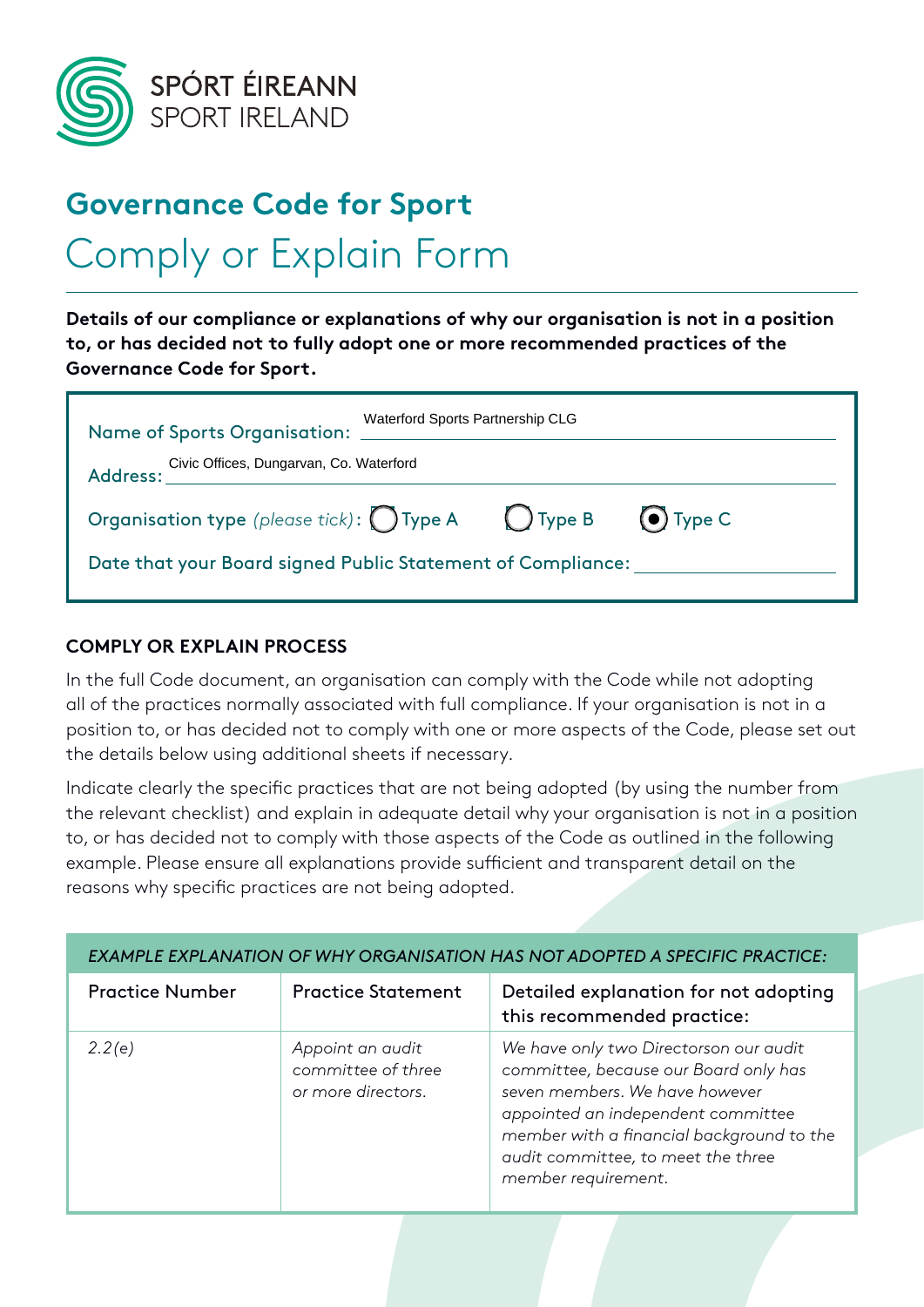The Governance Code for Sport identifies a series of recommended Board practices to support organisations to comply with the Code. Please complete below the number of recommended Board practices that have been adopted and embedded by your organisation.

| <b>PRINCIPLE</b>                            | <b>TYPE A</b> | <b>TYPE B</b> | <b>TYPE C</b> | <b>NO. IMPLEMENTED</b><br><b>BY YOUR</b><br><b>ORGANSATION</b> |
|---------------------------------------------|---------------|---------------|---------------|----------------------------------------------------------------|
| 1. Leading our organisation                 | 10            | 12            | 14            | 13                                                             |
| 2. Exercising control over our organisation | 16            | 17            | 19            | 17                                                             |
| 3. Being transparent and accountable        | 9             | 9             | 12            | 11                                                             |
| 4. Working effectively                      | 11            | 15            | 17            | 16                                                             |
| 5. Behaving with integrity                  | 10            | 11            | 13            | 13                                                             |
| <b>TOTAL</b>                                | 56            | 64            | 75            | 70                                                             |

#### Practice number:  $\mathcal{L}(\mathcal{C})$  Detailed explanation for not 1.1(c)

#### Practice statement: practice:

Has your Board reviewed the organisation's vision, purpose, mission, values and objectives at least every three years to ensure that the organisation is still relevant?

# adopting this recommended

The WSP Vision, Purpose and Mission were reviewed in 2018 when preparing the WSP Strategy 2018-2022. As we currently operate on a 5 year cycle they will be reviewed in detail again when the next strategy is being prepared during 2022.

### 2.1(b)

#### Practice statement: practice:

Where the CEO/manager is appointed as company secretary, has the Board ensured that an explanation of this is included in the organisation's compliance statement?

## Practice number:  $2.1(b)$  Detailed explanation for not adopting this recommended

This is not applicable as the WSP Company Secretary is a director and not the CEO/manager.